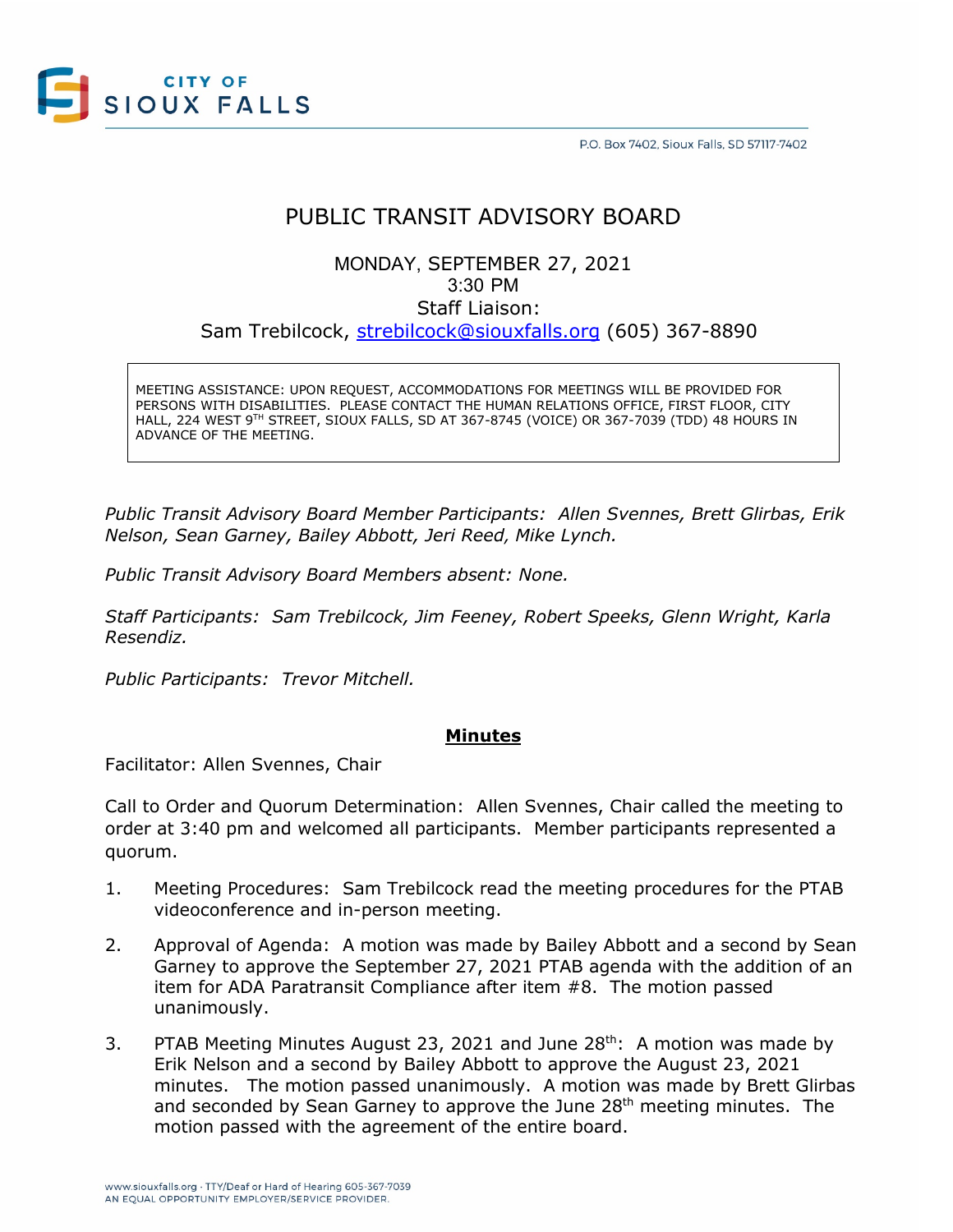4. Public input on non-agenda items: None.

#### Unfinished Business

- 5. SAM OnDemand Update (Informational) SAM On Demand had its highest ridership days over the past few weeks when including the crosstown fixed routes. There are still some problems yet with rides running late, but there continues to be a troubleshooting process on going to improve that situation . While late rides do not occur frequently, there have been complaints issued to the SAM office. SAM is still offering free rides if the ride is scheduled using the app. Brett wondered how long these rides were going to be free. Trebilcock indicated that has not been decided but he anticipates rides being free until November. In the near future, SAM will be adding paratransit in the Routes 8 and 16 areas (northside of Sioux Falls) to the SAM on Demand and Pantonium system for Saturdays. This topic is informational and will be an ongoing agenda item.
- 6. SAM Reduction in Service Driver Shortage. Robert Speeks provided an update on ridership. Stating that Monday through Friday SAM is giving about 1,500 rides/day, which is only slightly lower then the 1,600 per day with peak hour service. Bret wondered how much free rides cost the transit system. Robert Speeks indicated that fixed routes cost about \$15.57/ride and paratransit cost about \$58.35/ride.

### New Business

- 7. Sioux Area Metro/First Transit Annual Report Trebilcock reviewed key points from the report including First Transit accomplishments and also future work plan items. Sean questioned where the surplus funds came from. Trebilcock said that they were mostly due to additional funding from the COVID-19 pandemic and the driver shortage. He clarified that some that the discretion in agency finances were also due to COVID, route changes, and the use of Pantonium Saturdays to improve service while keeping costs low.
- 8. August 2021 Operations Report (Informational) Robert provided the board with year-to-date ridership data for Sioux Area Metro. Robert was also asked to provide more information about ridership costs in the future. Robert stated the paratransit rides will always increase steeply per rider when ridership is low because there are fixed costs including staffing and vehicle costs that cannot be cut in the short term.
- 9. ADA Paratransit Compliance Brett Glirbas asked about adding paratransit to the route 8 and 19 service areas that were added to SAM On Demand a couple of months ago. Trebilcock stated that it has always been the intent to add this